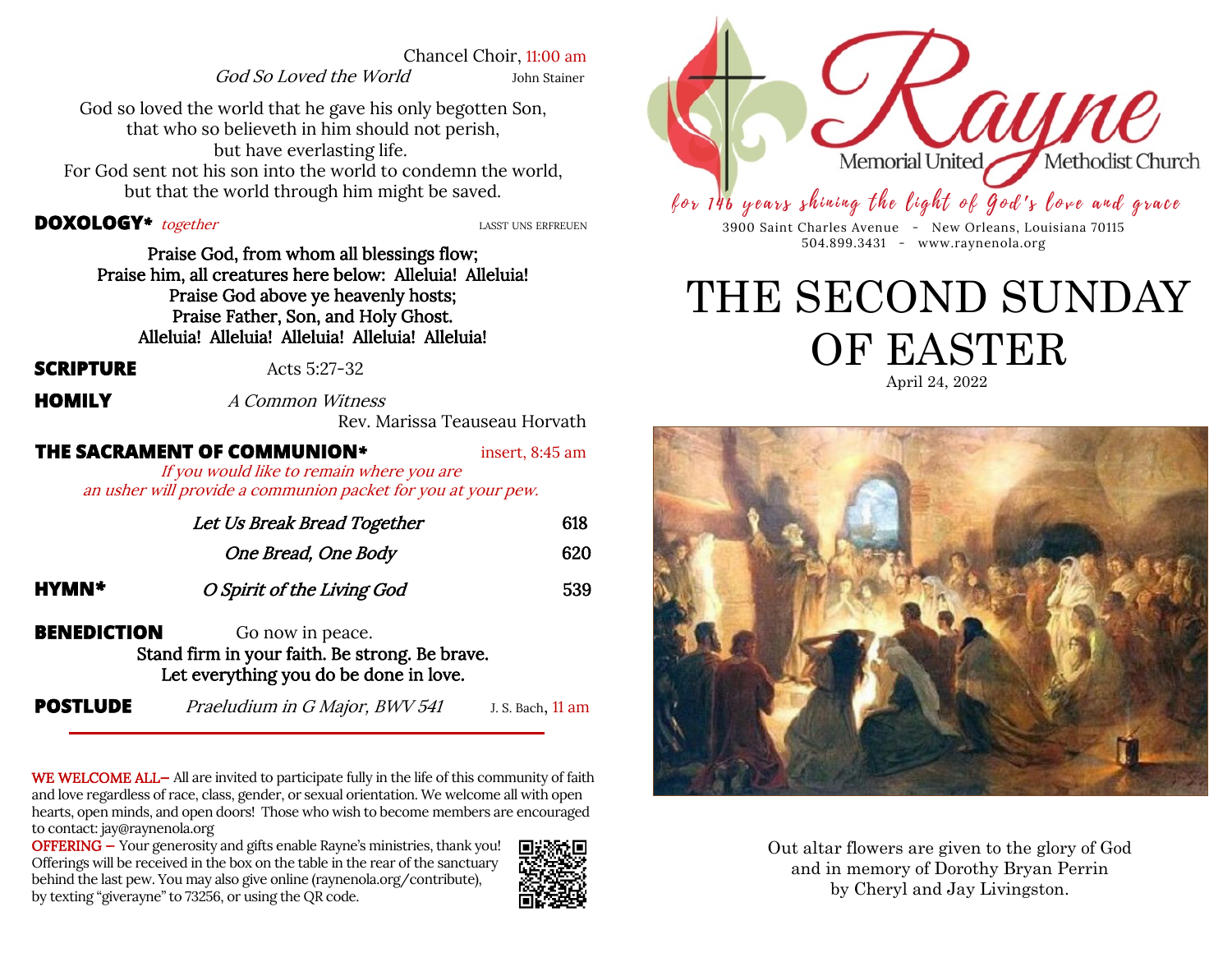# **THE CELEBRATION OF THE GOSPEL**

All are invited to participate in any of our activities, and to become a part of this community of faith and love.

**GATHERING** Rev. Jay Hogewood

**PRELUDE** Singers, Sing Brander Thomas Marcus St. Julien, 11 am

#### **CALL TO WORSHIP***\**responsively

Praise the Lord.

Praise God in the sanctuary. Worship God in the mighty heavens. Let everything that breathes praise the Lord.

Praise God with trumpet and horn. Worship God with lute and harp. Let the people of God sing their praise.

Praise God with strings and pipes. Sing alleluia to the living God. Let the faithful join the strain.

Praise the Lord for mercy and life made new. Alleluia! Let everything that has breath praise the Lord!

**HYMN***\** Easter People, Raise Your Voices 304

#### **PRAYER** together

The mercy and power of the Resurrected Savior be with you. And also with you.

Let us pray: God who dwells in our doubts, we long for the courage to believe where we have not seen. We yearn for the ability to perceive things hidden from our eyes; we desire to embrace a deeper trust in you, when death looms all around us. We often struggle to trust the mystery of your resurrection. Doubts remain. Uncertainty clouds our hearts. Yet you work in and through our struggles. You lead us into the mystery of faith in Christ through the power of your Holy Spirit. May we see Christ's glory amid our doubts and proclaim with our lives, "Jesus Christ is Lord." Amen.

#### **THE LORD'S PRAYER** *together* 11 am **11 am**

Our Father who art in heaven, hallowed be thy name. Thy kingdom come, thy will be done on earth as it is in heaven. Give us this day our daily bread, and forgive us our trespasses as we forgive those who trespass against us. Lead us not into temptation but deliver us from evil. For thine is the kingdom, the power, and the glory, forever. Amen.

#### **RESPONSE** *together Christ Is Alive* 318

Christ is alive! Let Christians sing. His cross stands empty to the sky. Let streets and homes with praises ring. His love in death

Christ is alive! No longer bound to distant years in Palestine, he comes to claim the here and now and dwell in every place and time. Not throned afar, remotely high, untouched, unmoved by human pains, but daily, in the midst of

life, our Savior in the Godhead reigns.

In every insult, rift and war, where color, scorn, or wealth divide, he suffers still, yet loves the more, and lives, though ever crucified.

Christ is alive, and comes to bring good news to this and every age, till earth and all creation ring with joy, with justice, love and praise.

### **THE RED STEPS** A Special Time for Our Children

shall never die.

At this time, children age 3 years old through 2nd grade may come forward to the front of the sanctuary for a time of sharing with the pastors then attend children's church in the education building.

#### **OFFERING**

Ushers with offering plates will pass by each pew. Please pass your gift to the usher or place in the box on the table in the rear of the sanctuary.

Cassie Segal, 8:45 am

The Heavens are Declaring Adapted by Dudley Buck Music by Beethoven

The heavens are declaring the Lord's endless glory. Thro' all the earth his praise is found. The seas re-echo the marvelous story. O, man repeat that glorious sound. The starry host He orders and measures, He fills the morning's golden springs. He wakes the sun from his night curtained slumbers, Oh man adore the King of Kings. Oh man adore the King of Kings. What power and splendor and wisdom and order. In natures mighty plan unrolled. Thro space and time to infinity's border. What wonders vast and manifold. The earth is His, and the heavens o'er it bending. The Maker in his works behold! He is and will be, thro ages unending, A God of strength and long untold, A God of strength and love untold.

Permission to podcast / stream the music in this service obtained from ONE LICENSE, License #A-705234. All rights reserve.